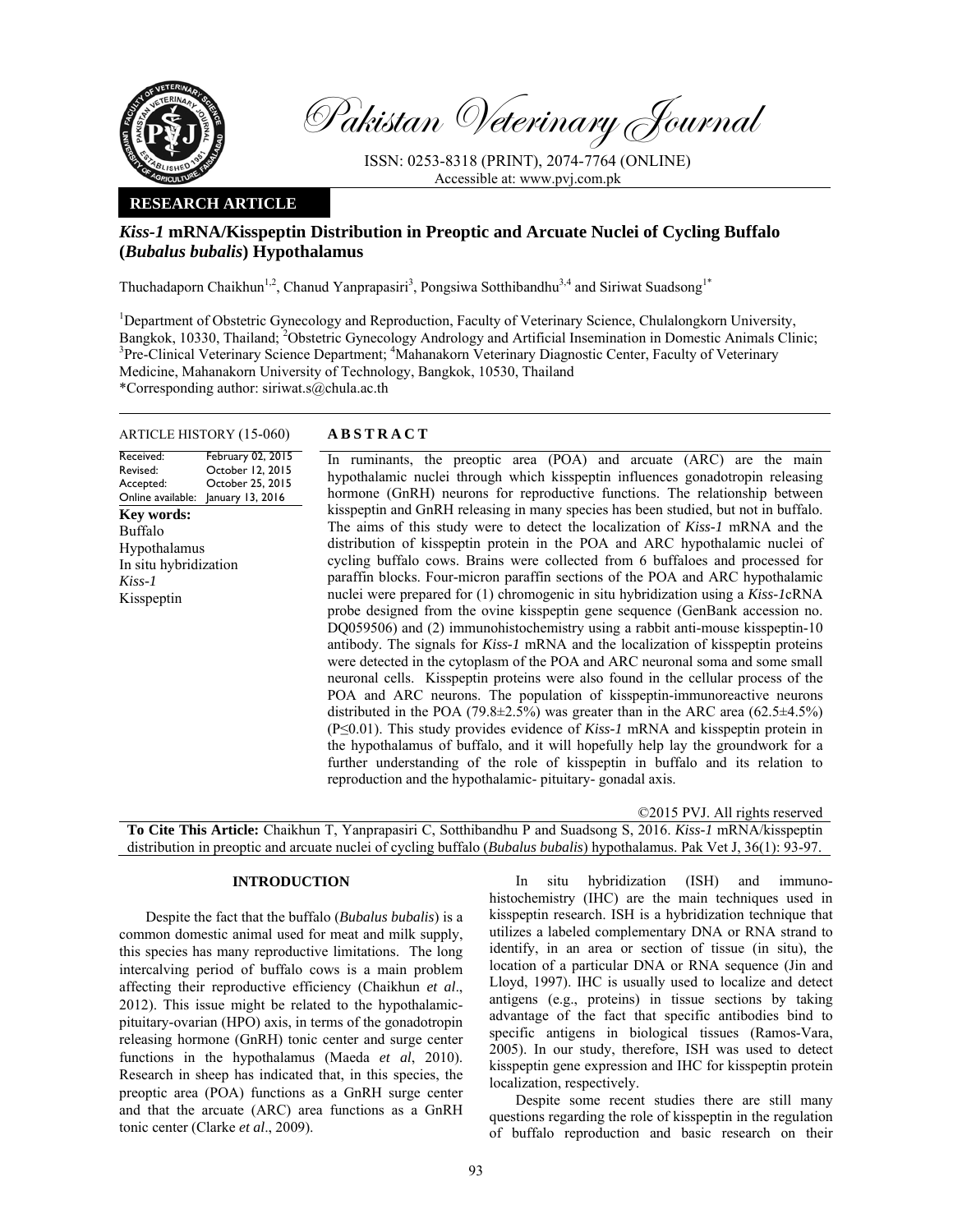neuroanatomy remains to be done. In order to further this basic research, the objectives of this study were to detect the localization of *Kiss-1* mRNA and the distribution of kisspeptin protein in the POA and ARC hypothalamic nuclei of cycling buffalo cows.

## **MATERIALS AND METHODS**

The experiment was approved by Chulalongkorn University Animal Care and Use Committee in accordance with the university regulations and policies governing the care and use of laboratory animals (No.13310007).

**Sample:** The brains were collected from 6 cycling buffaloes (age 4-7 years old and body condition score 3-4 out of 5) from slaughterhouses. The heads were perfused with 4% paraformaldehyde in 0.1 M phosphate buffer (pH 7.2) within 15 min of the animal's death. The hypothalami were prepared for paraffin blocks.

The histological location of the POA and ARC areas were determined by hematoxylin and eosin staining on the sample slides (Haines, 2012). The random samples of POA and ARC hypothalamic nuclei of each buffalo, used for ISH and IHC, were serial sample slides, each ISH and IHC slide adjacent to the other, taken from the same tissue paraffin block.

**In situ hybridization of Kiss1 mRNA:** Plasmid DNA, inserted with a section of ovine *Kiss1* gene (GenBank accession no. DQ059506) was generated by GenScript, NJ, USA. The plasmid DNA was digested for preparation of a sense probe (negative result indicator) and an antisense probe (positive result indicator) using a DIGlabeling *in vitro* transcription kit (Roche, Mannheim, Germany).

Four-micron paraffin sections were processed according to the optimal standard procedure. Briefly, the samples were autoclaved for 10 min at 121°C in a citrate buffer (pH 6.0). The samples were blocked for endogenous alkaline phosphatase and post-fixed. Sections were washed in PBS between each step. Prehybridization was conducted with a hybridization cocktail. The hybridization was done at 45°C for 20 hr in hybridizer (S2451-30, Dako, Glostrup, Denmark). Then the sections were stringently washed at 45°C. The sections were equilibrated and unspecific bindings were blocked. The mRNA signals were detected using 1x NBT/BCIP (DIG nucleic acid detection kit, Roche, Mannheim, Germany). The results were reported as "positive" if *Kiss-1* mRNA could be detected by a purple stain reaction. As a positive control for tissue and for the specificity of the probe, the POA and ARC hypothalamic nuclei of ewe were used.

**Immunohistochemistry of kisspeptin:** Four- microns sections were processed using the optimal standard immunohistochemistry procedure. Briefly, antigen retrieval in a citrate buffer (pH 6.0) was done for 10 min at 70°C. Then 10% normal horse serum (Gibco, NY, USA) was applied. The sections were incubated with a rabbit anti-mouse kisspeptin-10 antibody (1:500 dilution, Millipore catalog number AB9754, MA) (Franceschini *et al*., 2006) at 4°C overnight. A biotinylated antibody and streptavidine horseradish peroxidase (LSAB+System-HRP™, catalog number K0679, Dako, Glostrup, Denmark) were incubated. A chromogen 3, 3' diaminobenzidine (DAB, Dako, Glostrup, Denmark) was added for 5 min. In each step, the sections were washed in PBS. Positive controls for antibody and tissue specificity were prepared using ewe POA and ARC samples. Negative controls for antibody specificity were conducted by omitting the primary antibody. Negative controls for tissue specificity were the white matter area which is an area known to have no kisspeptin expression. Two observers checked and counted the reaction results (counter- stained by hematoxylin) randomly found in the 100 mm2 area per slide (serial selected slides from the POA and ARC of each buffalo) under a light microscope.

**Statistical analysis:** The expression of *Kiss-1* mRNA in the POA and ARC hypothalamic nuclei were explained by descriptive statistics.

The kisspeptin-ir cells from each cow were calculated as a percentage and averaged across animals (mean±SE). The average number of kisspeptin-ir cells between the POA and ARC were analyzed by paired t-test (P<0.05). The intensity of kisspeptin reactions were graded into 3 levels; 1= weak, 2= moderate, and 3= intense, and analyzed by paired t-test (P<0.05).

# **RESULTS**

**Anatomical details of hypothalamus in buffalo:** The buffalo hypothalamus was identified approximately 15.00 cm down from the skull bregma. In cross section, optic chiasma (OC) and mammary bodies were the main area for identification of POA and ARC, respectively. The POA was microscopically observed above the OC. The median part of the POA was seen close to the  $3<sup>rd</sup>$  ventricle (3V) and the lateral part is shown in Fig. 1A. The ARC area was identified above the 3V and in front of the mammary bodies (Fig. 1B). In longitudinal section (Fig. 1C), the medial POA was found 2.5 mm above the OC. The supraoptic area (SON) was detected behind the OC. The ARC was found in a caudal part of the SON at 3.9 mm and was seen as a long area through the caudoventral part.

**In situ hybridization of Kiss1 mRNA:** The expression of *Kiss-1* mRNA using an antisense *Kiss-1*cRNA probe was detected in the cytoplasm of neuronal soma in the majority of neurons in both the buffalo POA (Fig. 2A and 2C) and ARC hypothalamic nuclei (Fig. 3A and 3C) of all samples. *Kiss-1*mRNA was also found in some small neuronal cells (Fig. 2C) which were distinguished from glia cells by their vesicular nuclei. There was no signal of *Kiss-1* mRNA in the buffalo POA and ARC sections in which the sense *Kiss-1*cRNA probe was applied (Fig. 2B, 2D, 3B and 3D) and these were considered as negative control reactions. Positive control reactions were prepared using the ewe POA (Fig. 2E and 2F) and ARC (Fig. 3E and 3F) hypothalamic nuclei paraffin sections.

**Immunohistochemistry of kisspeptin:** The results showed kisspeptin reactions located in the cytoplasm of the neuronal soma, the cellular process of the neurons and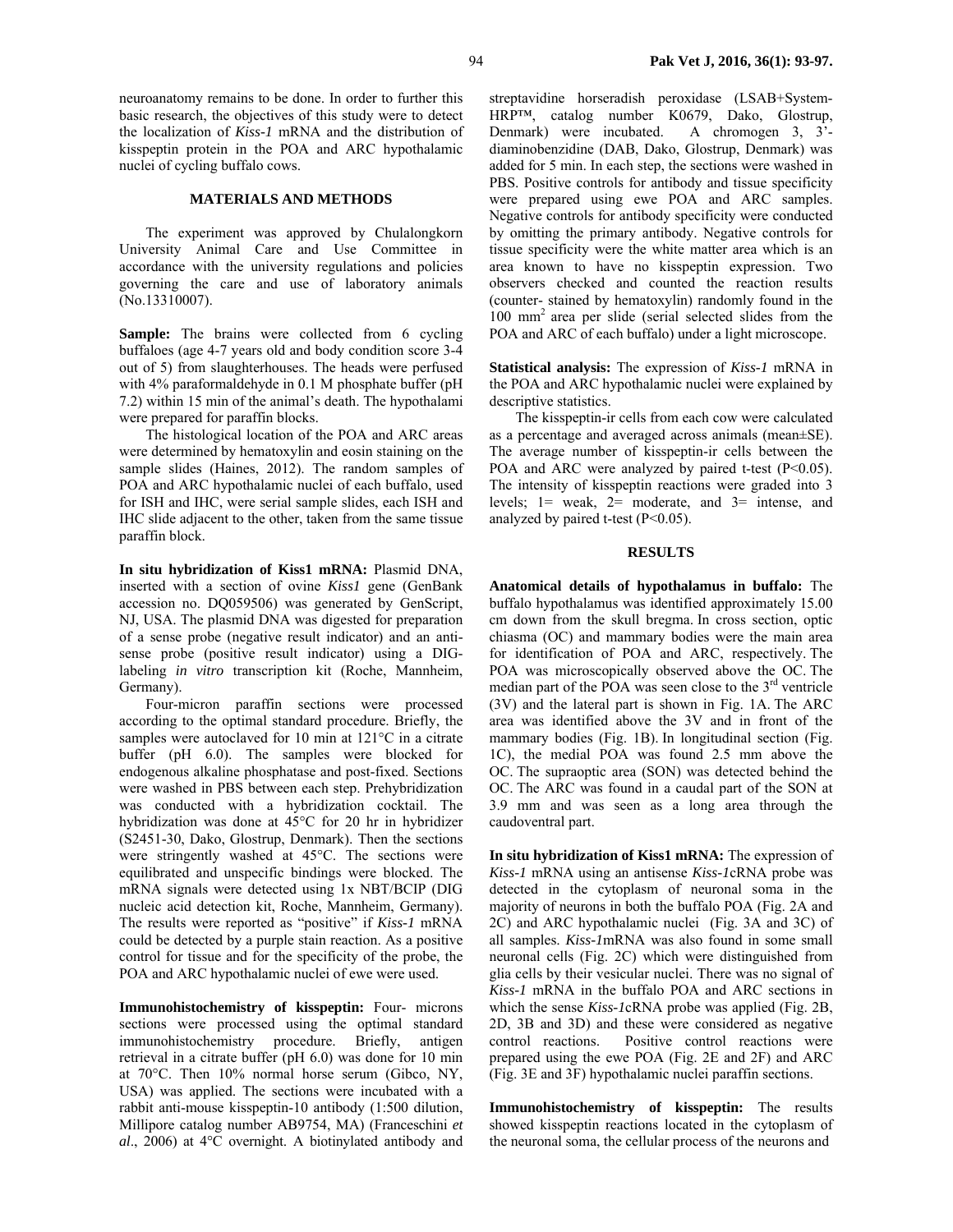**Fig. 1:** A drawing of the anatomical and histological location of the POA (Fig. 1A) and ARC (Fig. 1B) hypothalamic nuclei in buffaloes as identified on the sample slides in cross sections. The POA (black areas) is located above the optic chiasma (OC). The black rod shaped areas on either side of the  $3^{rd}$  ventricle  $(3V)$  are the median POA and the black oval shaped areas are the lateral POA. The ARC area (black areas) is located above the 3V and in front of the mammary bodies. The longitudinal section of buffalo hypothalamus (Fig.1C) shows the medial POA (black area) located above the OC. The supraoptic area (S) is located next to the OC and has a slightly triangular shape. The ARC (thick curved black line area) is located from S trough the caudal ventral part. The grey areas are nerve tracts. Scale bar is 10 mm in A, B and C.

some small neuronal cells (Fig. 4A and 4B) in both the POA and ARC hypothalamic nuclei. Our study also revealed a larger and denser population of kisspeptin immunoreactive neurons in the POA (79.8±2.5%) than in the ARC (62.5 $\pm$ 4.5%) area (P≤0.01). The distribution pattern of kisspeptin-ir cells in the POA had a more scattered and widespread distribution of these cells throughout this area (Fig. 5A), as opposed to kisspeptin-ir cells in the ARC area which had a clumpy appearance (Fig. 5B). There was no difference in kisspeptin reaction intensity between the POA and ARC hypothalamic nuclei, which were both graded as intense (level 3)  $(P>0.5)$ . The negative control presented no non-specific reactions (Fig. 4C). The positive control for immunohistochemical reactions of kisspeptin proteins in the POA hypothalamic neurons in the ewe are shown in Fig. 4D.

#### **DISCUSSION**

The present study's detection and localization of *Kiss-1* mRNA (using in situ hybridization technique with an ovine *Kiss-1*cRNA probe) suggests the ability of buffalo POA and ARC hypothalamic nuclei to synthesize kisspeptin.

In previous studies, *Kiss1* mRNA localization in the POA and ARC was also found in sheep and confirmation of kisspeptin production in the POA and ARC area was later provided by immunohistochemistry tests (Estrada *et al*., 2006). The kisspeptin antibody in this study has been used in mares for kisspeptin-ir cell determination, proving that cross-reactivity can occur in other types of nonruminants. Interestingly, although there was no reported research on the Kiss-1 sequence in Buffalo at the time of our study, in 2014 three predicted buffalo *Kiss-1* sequences were reported in a gene database (NCBI reference sequences: XM\_006062321.1, XM 006062322.1 and XM\_006062323.1, NCBI GenBank, 2014). In confirmation of our study's assumptions, 94% of the tested sequences showed significant alignments between the predicted buffalo and ovine *Kiss-1* sequences when analyzed by the BLASTN 2.2.30+ program. This may be related to the fact that there is only one difference between the kisspeptin amino acid sequence found in horse and in sheep (Decourt *et al*., 2008). In addition, our study used the POA and ARC of sheep as a positive control for the *Kiss-1* mRNA and kisspeptin-ir cells found in the same areas in the buffalo POA and ARC.

The distribution of *Kiss-1* mRNA in buffalo POA and ARC hypothalamic nuclei is similar, in most regards, to other animals. However, the areas of the hypothalamus which express *Kiss-1* vary among different species of mammals; for example, *Kiss-1* mRNA can be found in the POA and ARC of sheep, as a representative of ruminants (Goodman *et al*., 2007), in the ARC, anterodorsalpreoptic area (ADP) and anteroventral periventricular nucleus (AVPV) of rodents (Gottsch *et al*., 2004; Clarkson *et al*., 2009), in the POA and hypothalamic periventricular nucleus of pigs (Tomikawa *et al*., 2010) and in the POA, ARC and AVPV of primates (Rometo *et al*., 2007). In relation to cattle, the only research that has been done concerns the distribution and localization of *KISS1* and kisspeptin in the hypothalamus. *KISS1* expression was found by qRT-PCR in sulking and weaning Brahman cow hypothalami. The expression within the ventral posterior area (including the ARC) was greater than the expression within the anterior area (including the POA) (Ainu Husna *et al*., 2013). These interspecies variations in *Kiss-1* distribution might be due to factors related to differences between seasonal/ non-seasonal animal species, sex steroid hormone effects, nutritional status, anatomical and physiological variations, and differences in the volume of kisspeptin synthesized from different hypothalamic nuclei (Caraty *et al*, 2007; Colledge, 2008; Overgaard *et al*., 2013; Poling and Kauffman, 2013; Liu *et al*., 2014; Cui *et al*., 2015).

In addition to the finding of *Kiss-1* mRNA in buffalo POA and ARC areas, the results of our study's immunohistochemistry testing found evidence of kisspeptin synthesized from *Kiss-1* mRNA. Kisspeptin neurons in buffalo can also be detected in both the POA and ARC and are similar in their distribution to that of *Kiss-1* mRNA in these areas (the distribution of both in the POA had a more scattered and widespread pattern, as opposed to their distribution in the ARC, which had a clumpy appearance). The variations in kisspeptin neuron distribution in the hypothalamic nuclei have been described in previous studies. The kisspeptin neurons reside in rodent AVPV and ARC (Smith *et al*., 2006; Clarkson *et al*., 2009), in sheep ARC, POA and dorsomedial nucleus (DMN) (Estrada *et al*., 2006; Franceschini *et al*., 2006), in horses ARC and DMN (Decourt *et al*., 2008) and in primates POA and ARC (Rometo *et al*., 2007). This variation in kisspeptin protein distribution might not be only dependant on *Kiss-1* mRNA distribution but also on a possible difference in the role of kisspeptin and its active mode in each species.

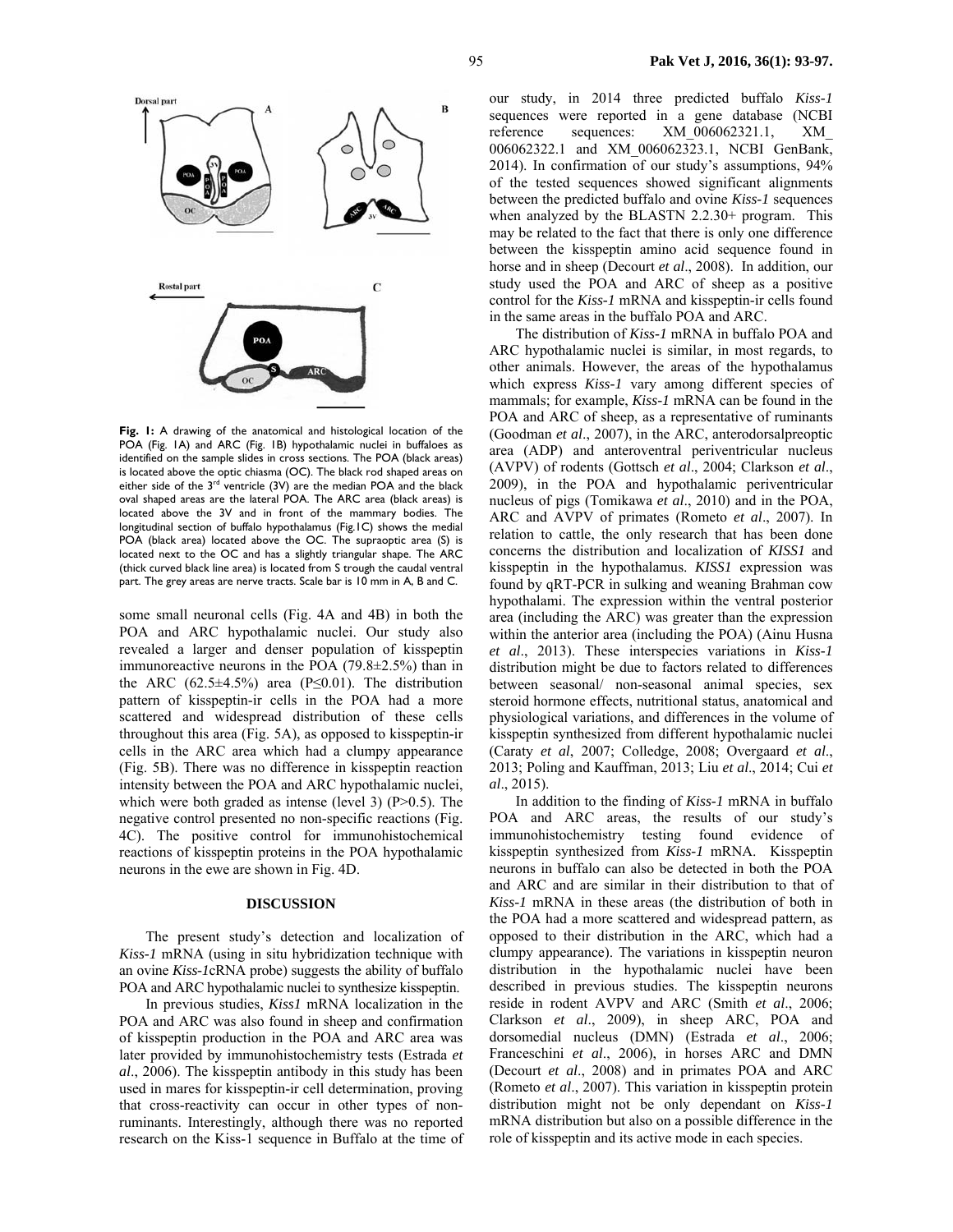

**Fig. 2:** *Kiss-1* mRNA in the POA, which were taken from the area beside the optic chiasma (OC), is visible in the anti-sense (positive result) of *Kiss-1* mRNA samples (A and C) and is not expressed in the sense (negative result) of *Kiss-1* mRNA samples (B, D). *Kiss-1* mRNA expressions are localized in the cytoplasm of a neuron (full arrow) and some small neuronal cells (arrow heads) in C. In ewe (the positive control), *Kiss-1* mRNA expressions are visible (E and F) in the cytoplasm of neurons (full arrows) and some glias which present dense nuclei (asterisks). Scale bar is 100 µm in A, B and E but it is 10 µm in C, D and F.



**Fig. 3:** In the ARC samples, *Kiss-1* mRNA is visible in the anti-sense (positive result) of *Kiss-1* mRNA sample (A, C) but not expressed in the sense (negative result) of *Kiss-1* mRNA sample (B, D). The *Kiss-1* mRNA is localized in the cytoplasm of a neuron with a strong signal (full arrow) but a weak signal in another neuron (arrow head) in C. In ewe as the positive control sample, *Kiss-1* mRNA shows a strongly visible signal in the cytoplasm of neurons (full arrows) and a weak signal in another neuron (arrow head) in E and F. Scale bar is 100 µm in A, B and E but it is 10 µm in C, D and F.



**Fig. 4:** In counter- stained sections, the kisspeptin immunoreactions (full arrows, A) are located in the neuron cell bodies (in both the cytoplasm and axon) with a dendritic tree when visualized (arrow head, B). Some small neuronal cells present kisspeptin immunoreactions (asterisk, B). There is no reaction in the buffalo POA negative control slide (without primary antibody application, C). In the ewe POA sample (D) the kisspeptin immunoreactions in the neuron cell bodies (full arrows) and some small neuronal cells (asterisks) appear similar to those in the buffalo sample. Scale bar is 100 µm in A, C and D but it is 10 µm in B.



**Fig. 5:** In the POA (A), the kisspeptin-ir neurons are larger (full arrows) and their distribution is more diffuse than in the ARC (B) hypothalamic nucleus neurons (arrow heads) in our studies' buffalo samples. Scale bar is 10 um in both A and B.

Interestingly, in contrast to other mammals, the population of kisspeptin-ir cells in buffalo POA is higher in concentration than in the ARC area. In mice (Clarkson *et al*., 2009), rats (Smith *et al*., 2006), pigs (Tomikawa *et al*., 2010), mares (Decourt *et al*., 2008), sheep (Franceschini *et al*., 2006), primates and humans (Rometo *et al*., 2007; George *et al*., 2012), the number of kisspeptin neurons in the ARC is greater than in the POA. It is possible that kisspeptin in the ARC of buffalo may have a different role in its active mode, which may account for this difference in kisspeptin neuron distribution.

**Conclusions:** In summary, the detection of *Kiss-1* mRNA and kisspeptin protein in the hypothalamus of buffalo in this study provides fundamental data on kisspeptin and its relation to buffalo POA and ARC hypothalamic nuclei which, assuming buffalo is similar to other ruminants such as sheep, might be involved in HPO axis related reproductive functions. *Kiss-1* mRNA was expressed in some neurons of both the POA and the ARC hypothalamic nuclei. Kisspeptin proteins were localized in subpopulations of neurons (in both neuronal soma and cellular processes) and some small neuronal cells. The